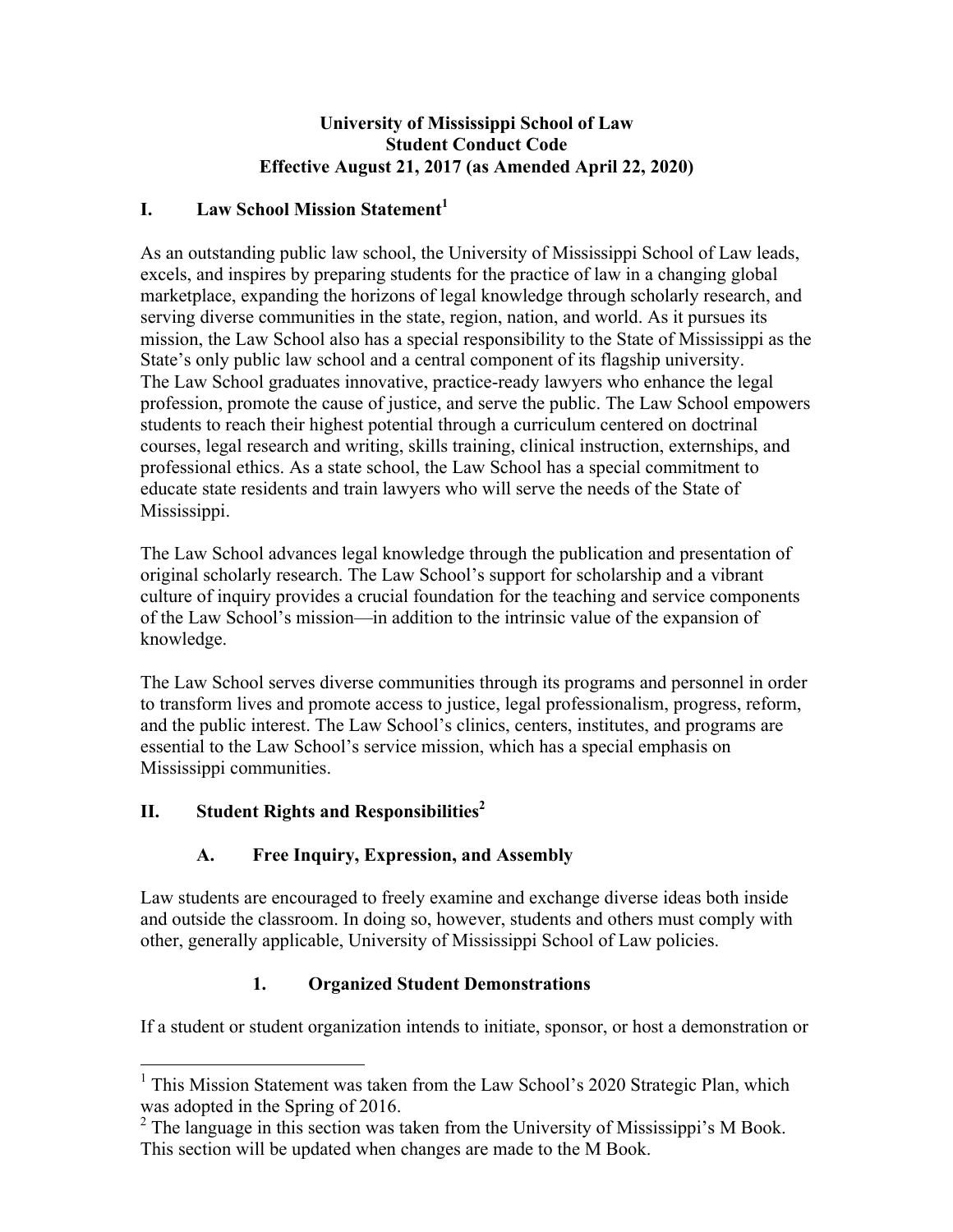event that may draw a large crowd, require security, impede pedestrian or vehicular traffic, include a parade, march, or other similar activity, or pose a substantial risk of disrupting the functioning of the Law School or of violating any other Law School policy; the student or student organization must contact the University of Mississippi School of Law Communications Specialist in advance of the activity and complete a written Event Registration form (http://law.olemiss.edu/events/submissions/add).

The Communications Specialist in conjunction with the Associate Dean for Student Affairs will work with the requesting student or student organization to either meet the request or find a suitable time and location that balances the rights of the requesting student or student organization with the rights of others and the School of Law's educational mission.

The purpose of this policy is not to designate University streets and common areas as a public forum or to accommodate demonstrations or protests by those who are not part of the University community (non-students and other campus guests). Rather, the purpose of this policy is to promote and facilitate student expression while allowing the School of Law to make any necessary arrangements (such as arranging parade route or providing security) to assure such activities do not interfere with the University's mission and operations or with the rights of others.

# **2. Handbills, Posters, Flyers, Banners, and Signs**

The Communications Specialist or Dean's representatives may designate areas in classrooms and or in or around the School of Law for students or student organizations who wish to post handbills, posters, flyers, banners, signs, and other similar items on campus. However, The University of Mississippi School of Law prohibits the posting or display of these items by students or student organizations outside of these designated areas, including on the exterior of any University building, telephone/utility pole, tree, sidewalk, window, trash can, or any other exterior surface located on the campus, including vehicles.

# **3. Speaker's Corners**

To facilitate robust debate and the free exchange of ideas, the University has established high visibility areas on campus as "Speaker's Corners" that may be used by any person including non-students and other campus guests. This use may be without permission from the University so long as the area has not been previously reserved or scheduled for a particular function, no sound amplification is used, and the participants do not violate other University policies. Designated Speaker's Corners include:

- a) the edge of the Union Plaza adjacent to the Grove,
- b) the area surrounding the flagpole in the Lyceum Circle, and

c) the plaza in front of Fulton Chapel.

Although it is not necessary for a person using one of the designated Speaker's Corners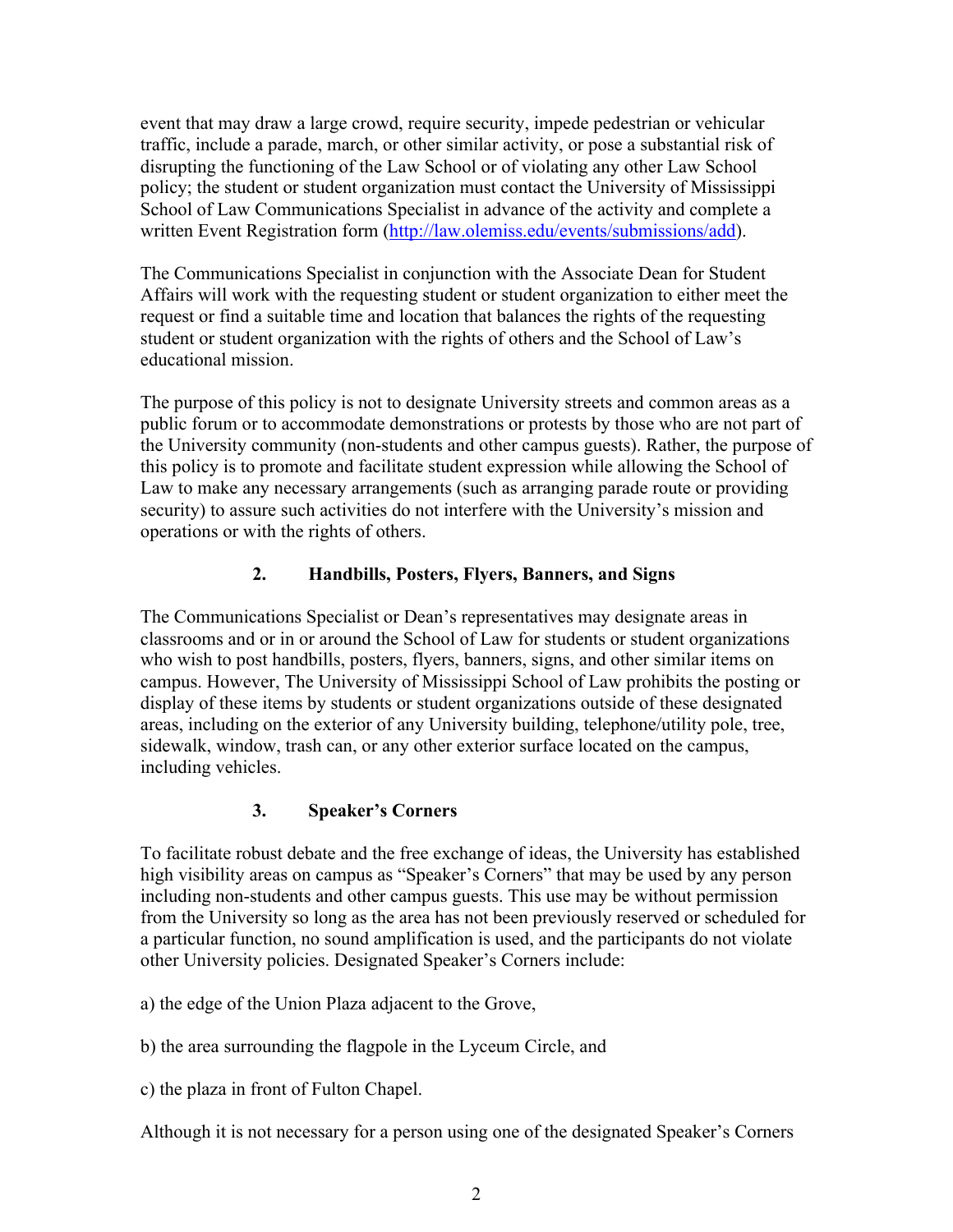to obtain prior permission from the University, the University encourages such persons to contact the Office of the Dean of Students for scheduling purposes to minimize possible conflicts. Nothing in this section shall be interpreted as limiting the right of student expression elsewhere on the campus so long as the expressive activities or related student conduct do not violate any other applicable University policies.

# **4. Use of Chalk on Sidewalks**

The University of Mississippi limits the use of sidewalk chalk, sidewalk art, or other sidewalk chalk displays to University messages in support of University sponsored events or activities. Sidewalk chalk should not be used on University structures and buildings, including but not limited to steps, verandas, porches, columns, and monuments.

### **B. Right of Privacy and Personal Information**

The Family Educational Rights and Privacy Act of 1974 (FERPA or the Buckley Amendment) is a federal law that governs access to students' educational records, which are records that contain information directly related to a student that are maintained as official working files by the School of Law. Under FERPA, students have the right to gain access to their educational records, and such access includes the right to inspect and review the records, the right to obtain copies of the records (a copying fee may be charged), and the right to challenge or supplement information on file. Public or "directory information" about a student that may be released to anyone upon request includes the student's name, address, email address, telephone listing, academic major, dates of attendance, awards received, and participation in officially recognized activities and sports.

Students may request that the School of Law not release directory information by completing a FERPA block form in the University of Mississippi School of Law's Registrar's Office.

Pursuant to FERPA, once a student reaches 18 or attends a postsecondary institution, parents no longer have access to their children's educational records, unless the student is claimed as a dependent as defined by Section 152 of the Internal Revenue Code of 1986, or the student provides the Registrar with written consent to allow such disclosure. The only exception to this rule is in the case of violations of the University's alcohol and drug policies by students under age 21. In such cases, information regarding the violation may be released to parents, regardless of whether the student is considered a dependent or independent student.

In general, the School of Law will not release information contained in a student's educational records to a third party without written consent of the student. Prior written consent from the student is not required, however, under the following circumstances:

If it is directory information and the student has not requested that such information be withheld;

To the parents of a student classified as dependent under the Internal Revenue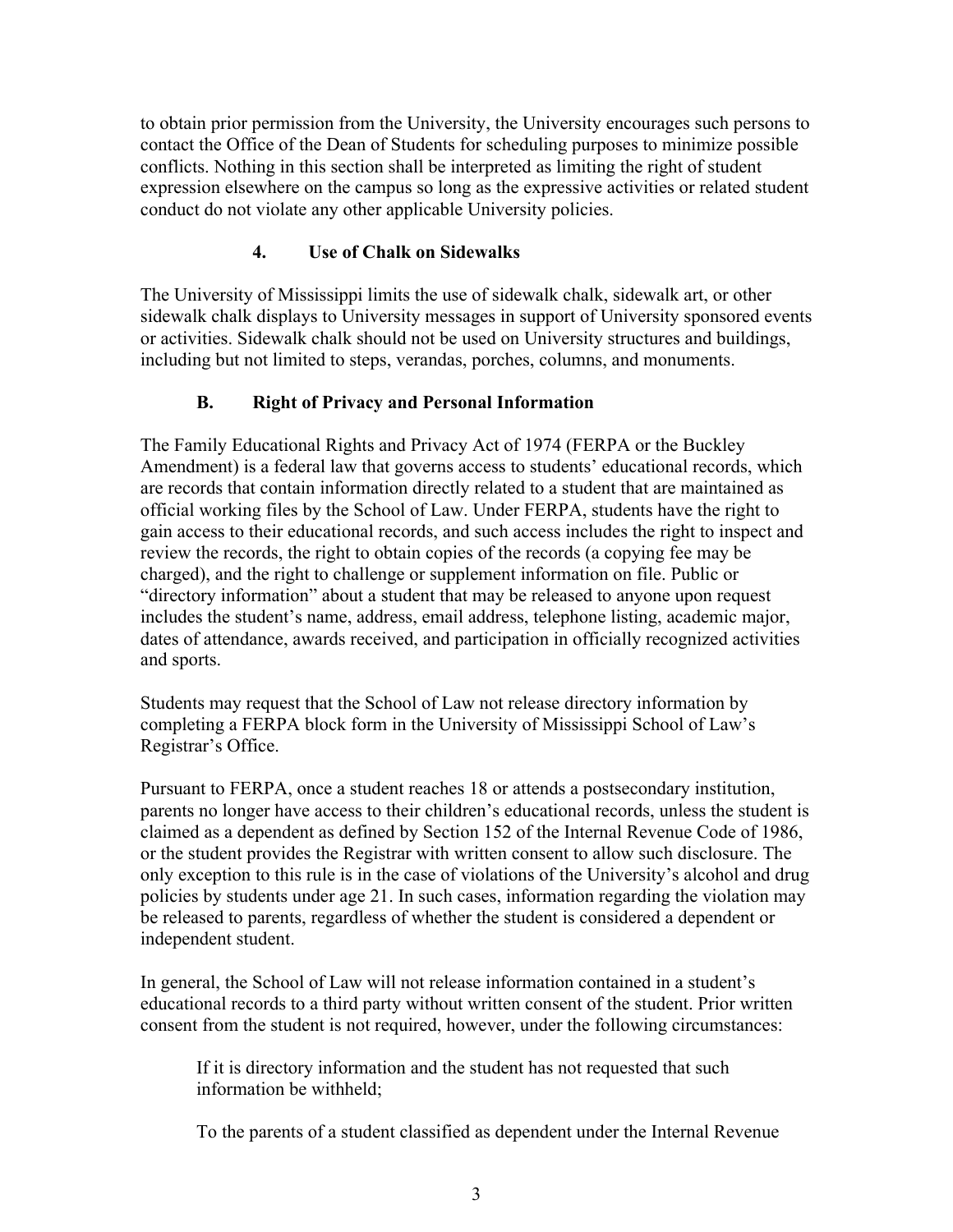#### Code;

To the parents of a student who violated the University's alcohol or drug policies, if the student is under age 21;

To University of Mississippi School of Law Officials who have a legitimate educational interest;

In connection with a health or safety emergency if necessary to protect the student or others;

To financial aid lenders checking enrollment status for loan purposes;

To authorized representatives of the following: Secretary of the United States Department of Education; Office of the United States Comptroller General; and State and Local Education authorities as part of an audit or program review;

In response to a court order and/or subpoena after reasonable effort to notify eligible student (unless ordered not to contact the student by the Court); or

The final results of a University of Mississippi School of Law conduct proceeding regarding an alleged crime of violence or non-forcible sex offense to the alleged victim of such offense.

# **C. Right of Complaint**

University of Mississippi School of Law Community members have the right to complain, whether verbally or in writing, regarding any area of academic or student life without fear of coercion, harassment, intimidation, or reprisal from the Law School or its employees. Community members also have the right to expect a timely response to any complaint. Defamatory or baseless charges may cause a community member to be held responsible for violations of School of Law policies or for action through the courts. Complaints may be entered at http://law.olemiss.edu/current-students/student-commentsconcerns-and-complaints/.

# **D. Right to be Secure**

Students at the University of Mississippi School of Law have the right to be secure from unreasonable or unauthorized search and seizure.

Students living in property on the University's campus maintain their Fourth Amendment rights guaranteed by the United States Constitution to be free from unreasonable search and seizure of their property by law enforcement officials. However, officials of the University may enter a student's campus residence if such inspection is deemed to be in the best interest of the University, including for the purposes of maintenance, health and safety, or if there is a belief that University policy is being violated. Except in cases involving the service of a legal search warrant or situations relating to fire hazards, mechanical malfunctions, energy consumption, general maintenance of physical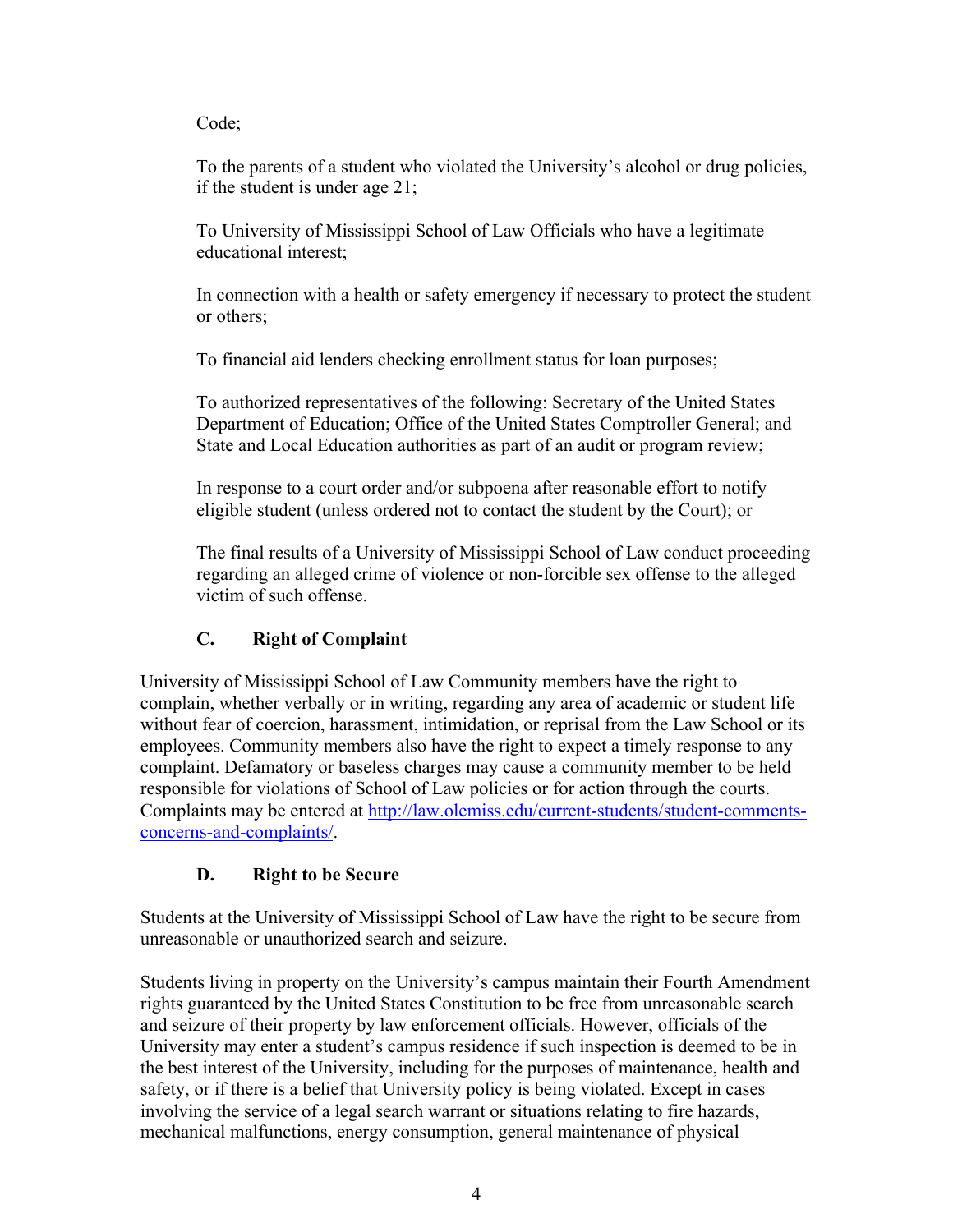facilities, property control, and personal safety of the residents, no student's campus residence may be entered when no occupants are present.

# **E. Right to Participate in Student Organizations**

Students at The University of Mississippi School of Law have the right to participate in student organizations and conduct social affairs. Responsibility for the conduct of such activities rests with the sponsoring organization. In participating in these activities, all organizations are required to adhere to policies and standards of conduct prescribed herein by the Law School.

### **III. Student Conduct Code**

### **Preamble**

A law school student conduct code serves three central purposes: (1) to inspire high standards of professional conduct; (2) to help ensure that students will be eligible to be granted bar membership in a U.S. jurisdiction upon graduation; and (3) to protect the law school community.

Law school represents the beginning of a student's professional career, and law students should conduct themselves accordingly. From application for admission to the law school and continuing until the law school's conferral of a juris doctor degree, each student is expected to observe the highest ethical standards of the profession. Therefore, each student is expected to read and observe the Student Conduct Code. Law students will be subject to the procedures of this Student Conduct Code in any controversy governed by its provisions.

A law school should strive to ensure that each student will be eligible to become a member of the bar in any U.S. jurisdiction upon graduation. Likewise, a law school needs a professional atmosphere in which a student's responsibilities are reasonably clear and the procedures for the protection of the individual and the profession are clearly communicated. This Student Code is designed to reflect the ethical norms and requirements that are relevant to a student's eligibility for admission to practice law in a U.S. jurisdiction. All procedures provided in this Student Code should be executed with the intention of creating viable candidates for bar admission, consistent with the ethical rules promulgated by the ABA and the legal community that it supports.

This Student Code also serves to protect our community. Under this Code, when students engage in misconduct in violation of this Code, the Law School can take appropriate steps to protect the personal safety and property of all members of the Law School community (faculty, staff and students).

#### **Conduct Violations**

#### **A. Standards for Misconduct**

A law student or law student organization shall not engage in the following misconduct: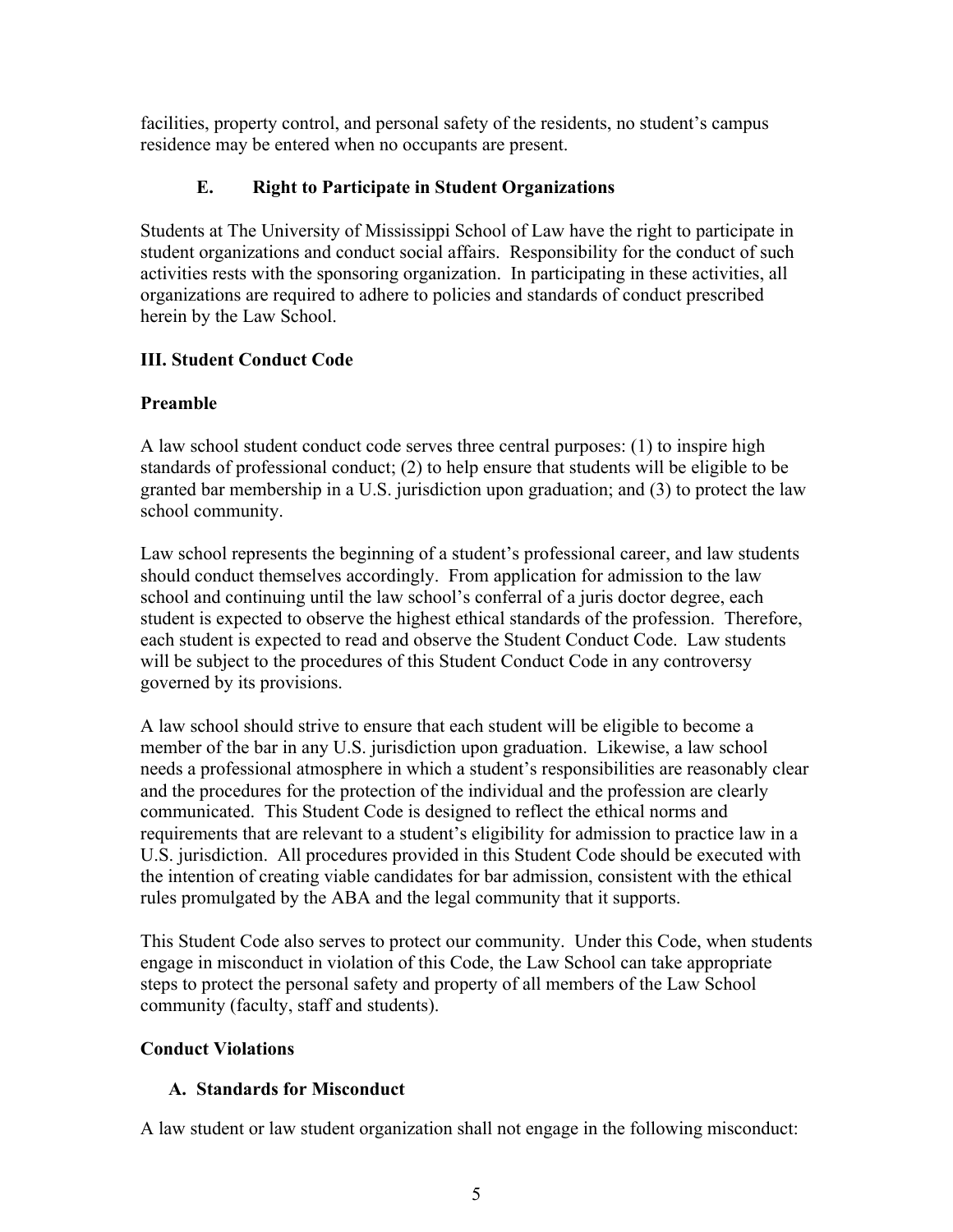- 1. Making a material misrepresentation or omission to a member of the faculty or administration or to law school employees respecting law school admission, financial aid, academic credit or standing, any matter concerning enforcement of this Code, or to gain an advantage in pursuit of employment.
- 2. Forging, altering, or using school documents, records, or identification cards with the intent to defraud.
- 3. Cheating or other similar dishonesty in connection with any law school activity including pursuit of employment.
- 4. Intentionally disrupting the classroom or the business of the law school.
- 5. Committing theft at the law school or at any other site.
- 6. Unreasonably interfering with the appropriate use of the library or the legal clinic by other members of the law school or university community, including but not limited to, the following misconduct:
	- (a) Hiding or damaging law school materials or property;
	- (b) The unauthorized removal of materials or property from the law school;
	- (c) The fraudulent use of law school or legal clinic equipment or facilities;

(d) The intentional damaging of library, legal clinic, or student computer software or hardware, such as by adding a virus or deleting a file; or

(e) Violating other library rules to the detriment of another library user, such as by refusing to return library materials when requested if they are needed by another patron after the due date.

(f) Violating the Law School Clinic's Oath of Confidentiality or Clinical Digital Files Policy.

- 7. Intentionally or recklessly damaging or defacing property of the law school or university or of any member of the law school or university community.
- 8. Engaging in sexual misconduct in violation of University of Mississippi policy DSA.SC.200.075. (The University's policies concerning sexual misconduct can be found here: http://studentaffairs.wp.olemiss.edu/wpcontent/uploads/sites/14/2015/06/MBook14.pdf)
- 9. Engaging in conduct that threatens or endangers the health or safety of any person on school premises, or at school-sponsored or school-supervised functions at any  $place<sup>3</sup>$

<sup>&</sup>lt;sup>3</sup> When a student engages in behavior, including threats, aberrant or strange behavior, violent or perceived violent behavior, repeated threats of suicide or violence against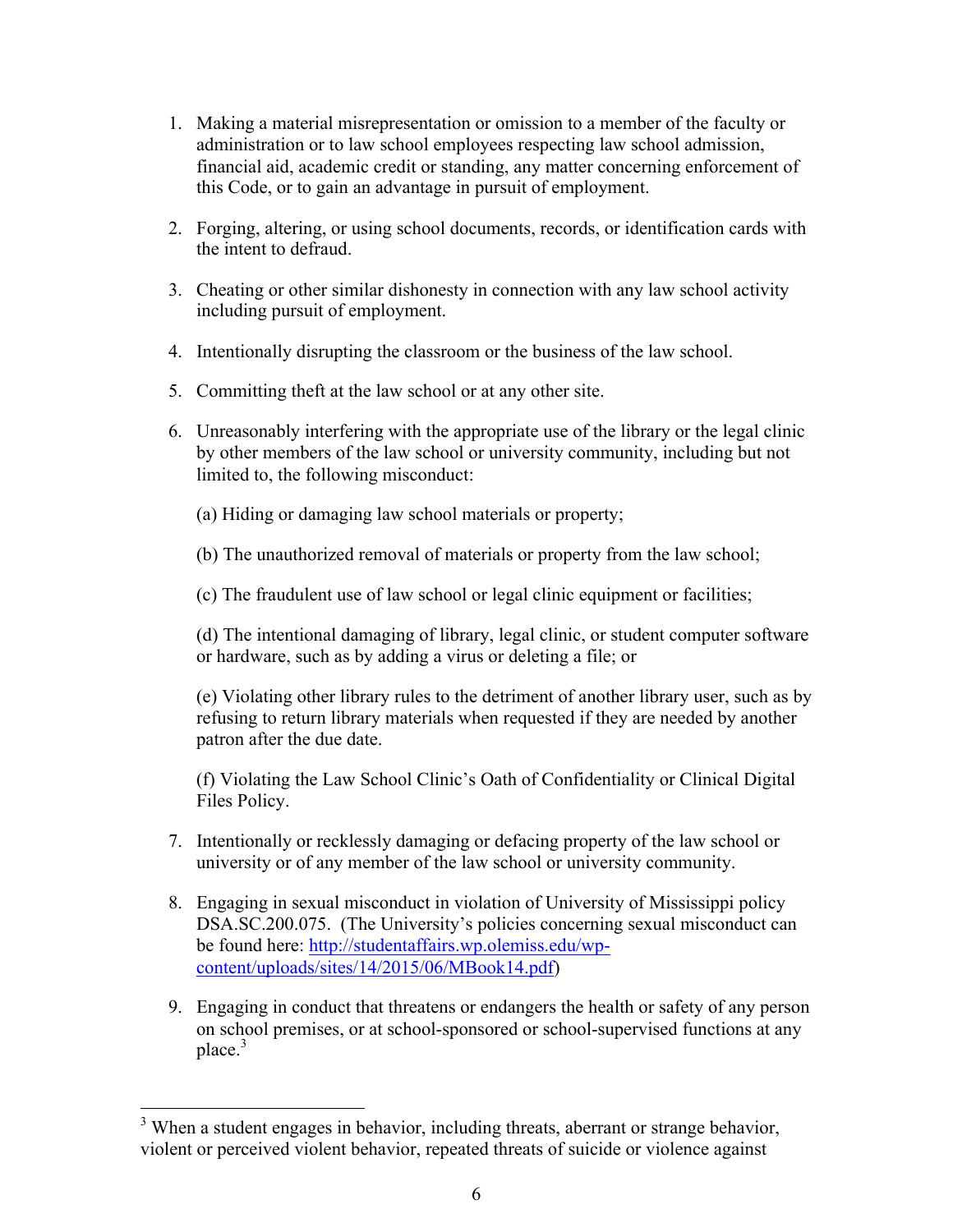- 10. Intentionally interfering with the work performance of a member of the law school or university community.
- 11. Engaging in unlawful discrimination on the basis of sex, race, color, religion, creed, national or ethnic origin, age, disability or veteran or veteran disability, or discrimination on the basis of sexual orientation, including as a member of any group funded by the law school, Law School Student Body, or other entity recognized by the University. To the extent permitted by law, student groups may apply membership or leadership requirements related to the fundamental character of the group.
- 12. Interfering with the enforcement of this Code. Conduct in violation of this rule includes, but is not limited to the following:

(a) Accusing another student of a violation of this Code knowing that the accusation is false;

(b) Intimidating, restraining, retaliating against, coercing, or bribing another student with respect to reporting an alleged violation of this Code or participating in a Conduct Board proceeding;

(c) Refusing reasonable cooperation in an investigation of an alleged violation of this Code;

(d) Failing, without a reasonable excuse, to appear and give testimony before the Conduct Board, the Associate Dean, or faculty;

(e) Misrepresenting or failing to disclose material facts to the investigator, the Conduct Board, the Associate Dean, or faculty;

(f) Failing to comply with an order issued under this Code, unless an appeal from that order is pending;

(g) Tampering with evidence relevant to a Conduct Code charge.

- 13. Attempting or conspiring to violate this Code constitutes misconduct.
- 14. Engaging or having engaged in any conduct that, under the laws of the United States or the state where such conduct occurred, constitutes a crime punishable by incarceration, whether or not the student is charged in a criminal court and whether or not the punishment of incarceration is actually imposed. If such conduct occurs in a foreign nation, it is misconduct under this code if it constitutes a crime punishable by incarceration both (1) in that foreign nation and (2) under the laws of the United States or any state.

1

others, the Dean or the Dean's representative will notify the University of Mississippi's Student Intervention Team. (http://umatter.olemiss.edu/student-intervention-team-sit/ )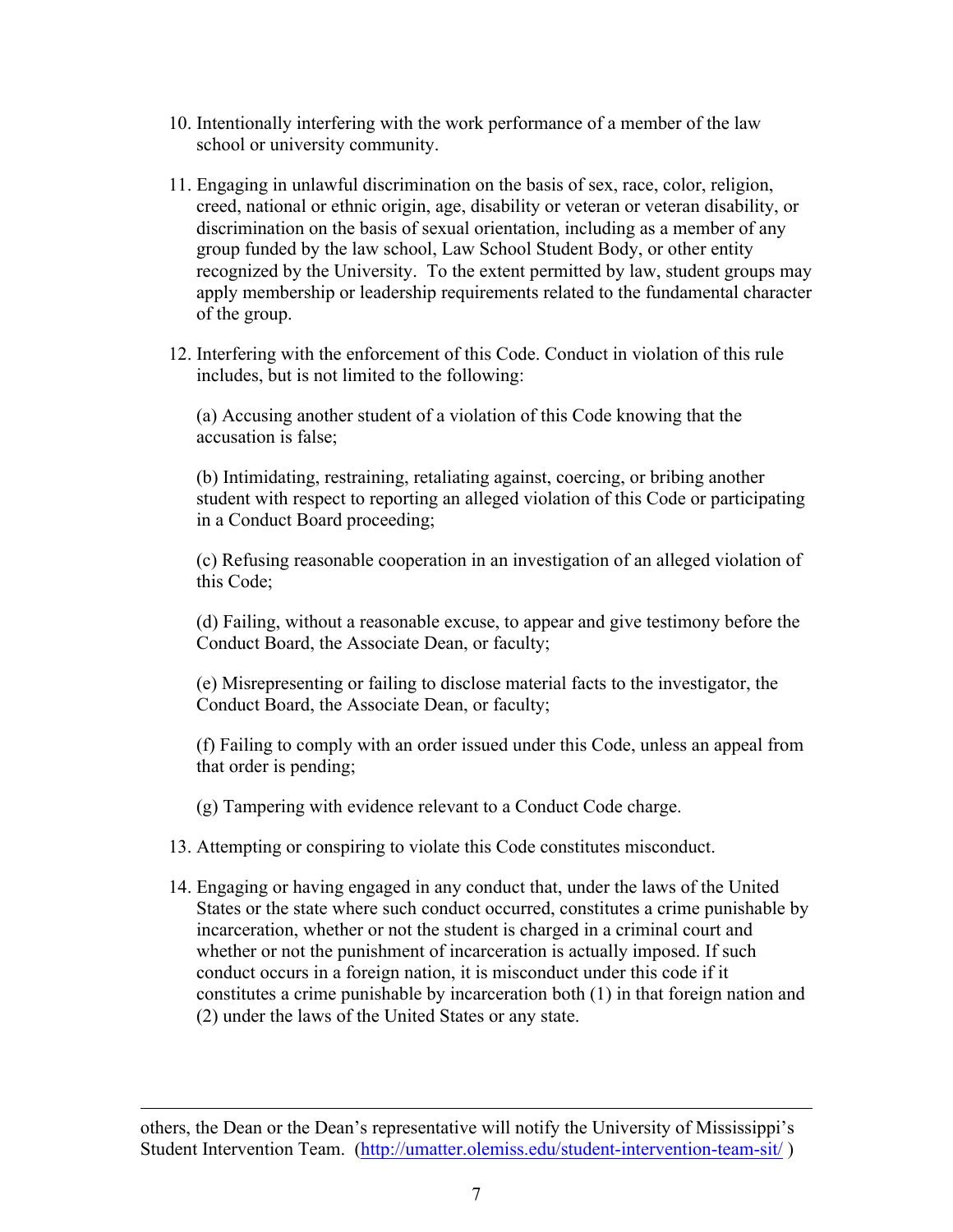- 15. Students must disclose on their law school application information responsive to specific and detailed questions related to their character and fitness to practice law including the following:
	- a) if they have been charged with, arrested for, convicted of, or pleaded guilty or nolo contendere to a violation of any law (excluding parking tickets),
	- b) whether they have been expelled, suspended or dismissed from any college or university;
	- c) whether they have ever been subject to disciplinary action for academic or other reasons in any of the colleges, universities, or professional schools that they have attended, or by any professional society;
	- d) whether any disciplinary charges (academic or other) are currently pending or expected to be brought against them by any college, university, or professional school, licensing body, or professional society;
	- e) whether their education in college, university or professional school has been interrupted for one term or more for any reason; and
	- f) whether they have ever been parties to a lawsuit

Failure to fully disclose this information constitutes misconduct under this Code.

- 16. Students also have an ongoing duty to supplement their answer to the questions in paragraph 15.
	- a) Before matriculation, students must amend their law school application with relevant information.
	- b) After matriculation, students must fully disclose any conduct that they have not previously reported.
	- c) If students engage in conduct covered by the admissions application after they start law school, they must fully disclose that conduct within 5 school days of any new developments.

Failure to comply with these reporting requirements (including untimely disclosures) constitutes misconduct under this Code.

- 17. Engaging in conduct that reflects adversely on a law student's honesty, trustworthiness or fitness as a lawyer or law student, including conduct involving fraud, deceit, or misrepresentation.
- 18. Engaging in any other conduct that would render a student unfit to practice law, including violations of any state's rules of professional responsibility while acting under student practice rules in that state.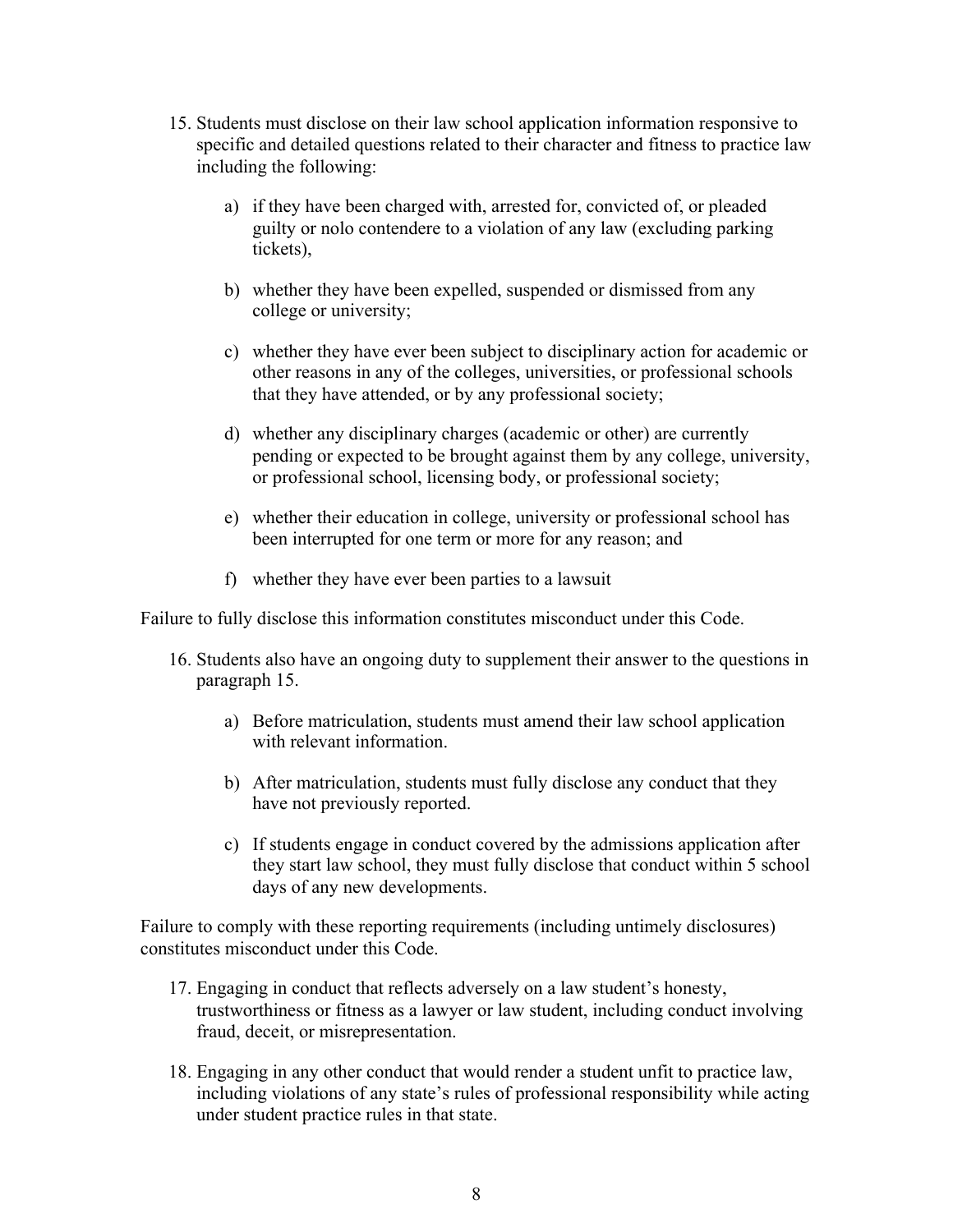#### **B. Reporting misconduct:**

1. A law student, knowing of facts from which a reasonable person would conclude that another student has committed a substantial violation of the Code, shall promptly report it to the Associate Dean, and failure to do so shall constitute misconduct. A student should also report any suspected violation. This reporting obligation does not apply to information that is confidential under the applicable rules of professional conduct.

# **C. Procedures for Conduct Violations**

# **1. The Conduct Board**

The Law School's Conduct Board has jurisdiction to hear and review cases involving alleged violations of this Code. This extends to conduct that occurred while the individual was enrolled at the Law School even if the individual has graduated or otherwise left the Law School. Pursuant to the Honor Code Constitution, the Honor Council has jurisdiction over cases involving alleged academic misconduct. Complaints involving allegations of sexual assault, sexual harassment, or relationship violence must be referred to the University's Title IX coordinator in the Office of Equal Opportunity and Regulatory Compliance or his or her designee.

The Conduct Board sits as the primary fact-finding and decision-making body in the University of Mississippi School of Law's conduct system. The Conduct Board consists of three faculty members and two law students. The Conduct Board shall select the student representatives on an annual basis every April for the following academic year. Students who will have completed 60 credit hours or more at the end of the Spring Semester are eligible to apply. Other than the completed credit hour requirement, there are no other restrictions or requirements for applicants.

The Dean of the School of Law shall select the three faculty members at the beginning of each academic year.

Decisions of the Conduct Board are final, subject only to the appeal process described in Section 8 below.

# **2. Initiation of University Conduct Proceedings**

Pursuant to Section B(1) above, under certain circumstances, law students must report misconduct. In addition, any member of the University community may submit a complaint alleging a violation of this Code. All complaints must be submitted to the Associate Dean for Academic Affairs in writing (email is acceptable). Complaints should include the date of the alleged violation and facts to support that a violation of the Code has occurred. The Associate Dean for Academic Affairs may also initiate complaints against a student based on information received in a police report, court docket or other source.

Upon receipt of a complaint, the Associate Dean for Academic Affairs shall promptly notify the accused student (the Respondent) of the complaint. In addition, the Associate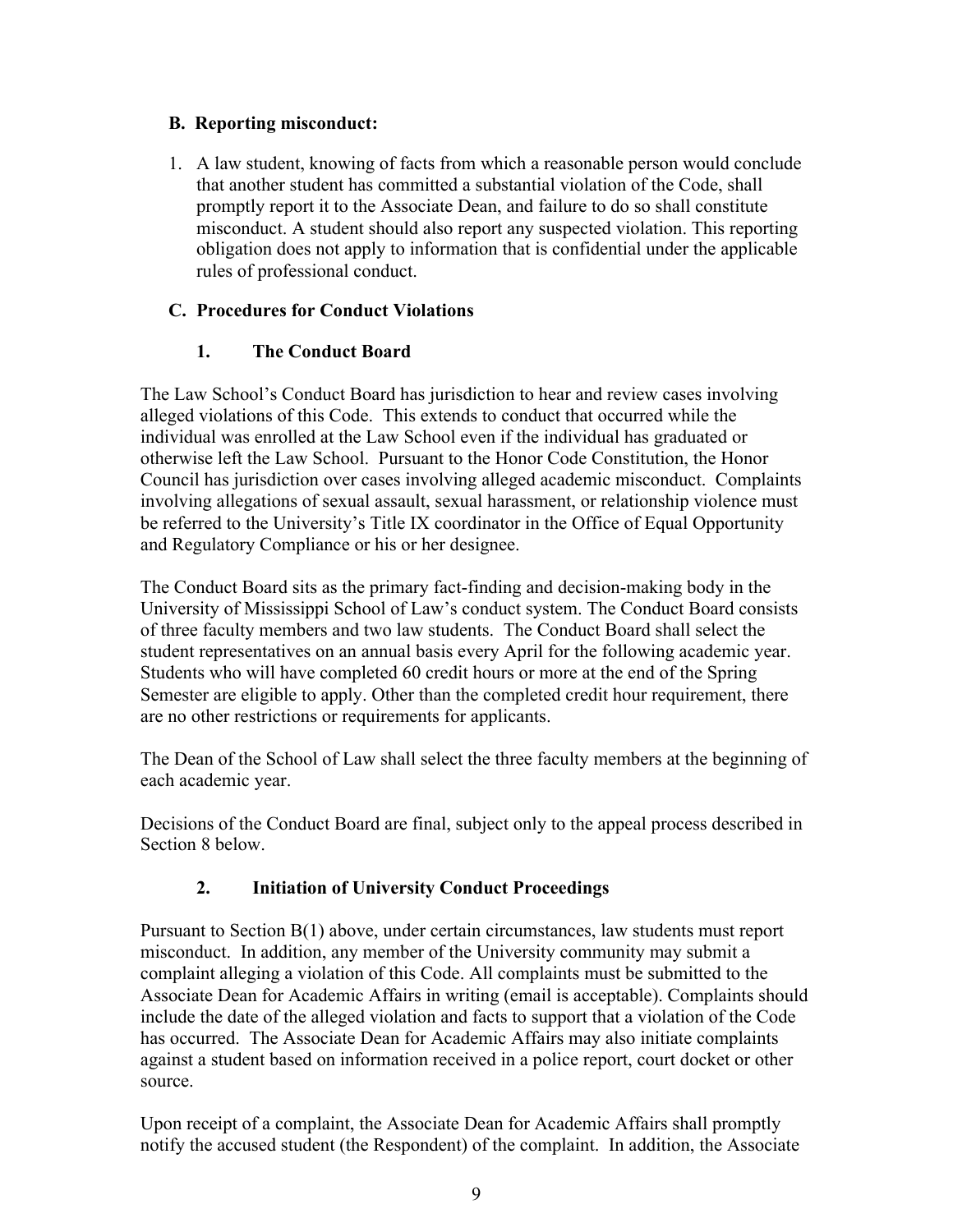Dean shall take one of the following actions:

- Refer complaints involving allegations of sexual assault, sexual harassment, or relationship violence to the University's Title IX coordinator in the Office of Equal Opportunity and Regulatory Compliance or his or her designee;
- Determine that the complaint warrants no further action from the Conduct Board and formally dismiss the complaint; or
- Assign charges to the Respondent identified in the complaint.

The determination to assign charges is final and not appealable.

In addition, when appropriate, the Associate Dean for Academic Affairs may bring the matter to the attention of the Assistant Dean for Student Affairs who can inform the Respondent about resources available for personal counseling or other services. The Assistant Dean for Student Affairs can also work with the Respondent to develop an appropriate action plan to help the Respondent satisfy applicable Character and Fitness determinations.

# 3. **Notice of Charge(s)**

Upon deciding to charge the Respondent, the Associate Dean for Academic Affairs shall send the Respondent written notification (email is acceptable) informing the Respondent of the charge(s) and inviting the Respondent to meet for a Case Meeting. This notice will inform the Respondent of the specific policy, rule, or regulation that the Respondent is charged with having violated and any other information deemed pertinent to the specific case.

# 4. **Case Meetings and Administrative Agreements**

At the Case Meeting, the Associate Dean for Academic Affairs shall discuss the charges with the Respondent and review the Respondent's rights as set forth in this Student Conduct Code. At the Case Meeting or at any time before a Conduct Board hearing, the Associate Dean and the Respondent may decide to resolve the matter through an Administrative Agreement. If the parties agree to resolve the case by Administrative Agreement, the outcome and sanctions assigned in an Administrative Agreement are final, and neither party may appeal.

# 5. **Notice of Hearing**

If the case cannot be resolved by Administrative Agreement, the Conduct Board shall issue a Notice of Hearing that informs the Respondent of the date, time, and place of the Conduct Board hearing. Reasonable efforts will be made to accommodate the Respondent's schedule.

# 6. **Conduct Board Hearing Process**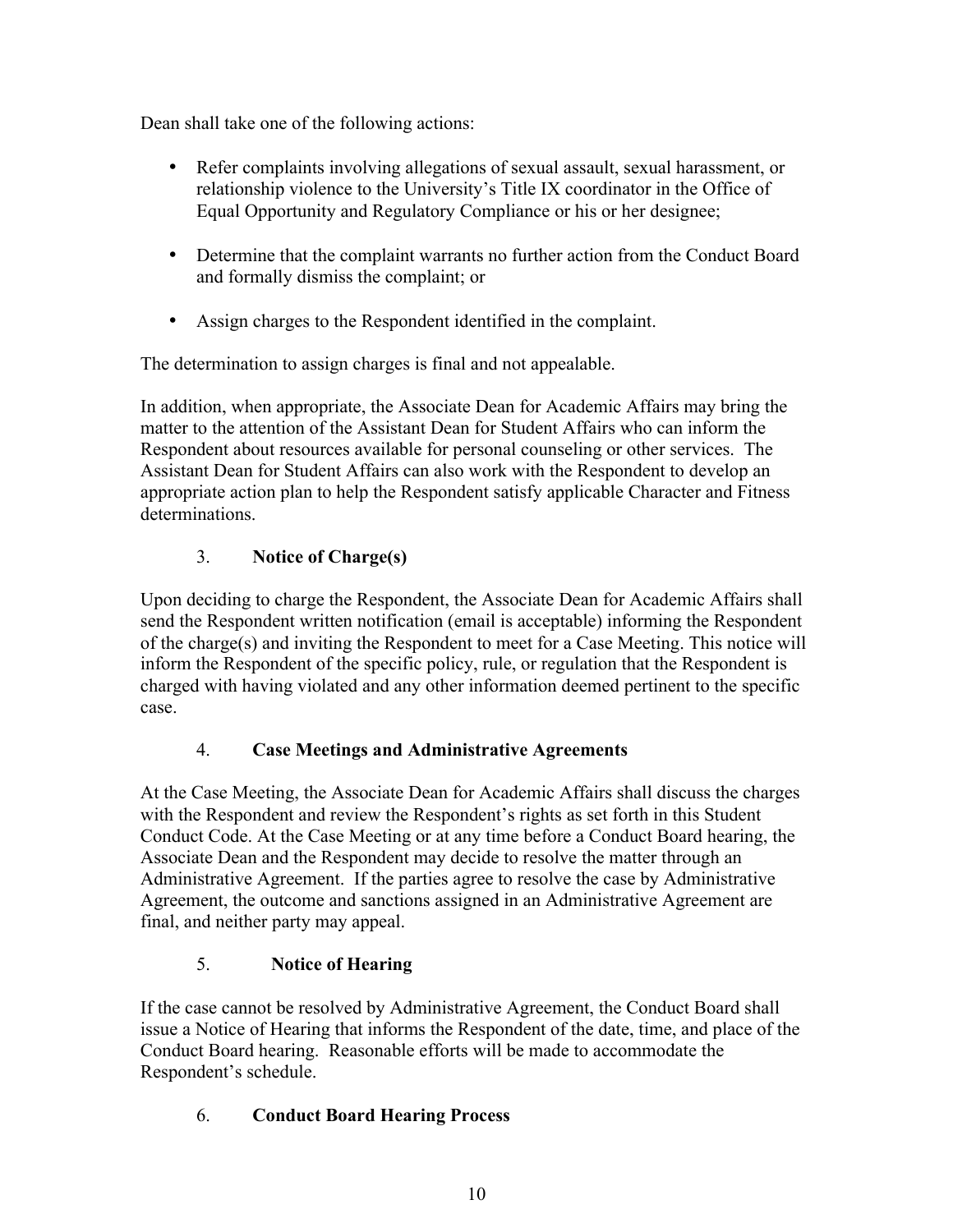The Conduct Board shall preside over the hearing.

Conduct Board hearings are closed to the public.

The Conduct Board shall notify all interested parties of the hearing, their rights at the hearing, and distribute copies of all relevant materials to the parties and members of the hearing body before the hearing. At the beginning of the hearing, the Conduct Board shall explain the process that will be followed at the hearing.

Formal rules of process, procedure, and/or technical rules of evidence such as those applied in United States criminal or civil courts, except where otherwise mandated by law, are not applicable during the hearing.

The Conduct Board shall make all procedural and evidentiary determinations, which are final.

The Conduct Board hearing will be recorded on a digital audio file and will be made available to the Respondent upon request during the period in which an appeal may be filed or is pending.

The Conduct Board may, in its discretion, consolidate Conduct cases arising from a common nucleus of facts or circumstances.

The Associate Dean for Academic Affairs and the Respondent shall have the right to present information and evidence for the Conduct Board's consideration. The Associate Dean for Academic Affairs is responsible for providing information to the Conduct Board to support the charges against the Respondent, and the Respondent is responsible for providing information to the Conduct Board to support his or her defense.

The Respondent has a right to have an advisor attend the hearing; however, advisors are not permitted to speak or participate directly in the hearing.

The parties may ask the Conduct Board to present witnesses and the Conduct Board may, in its discretion, permit witnesses to testify.

As the parties present information for the Conduct Board's consideration, members of the Board may ask questions of the parties and other witnesses concerning the information presented or other information pertinent to the charge. The Associate Dean and the Respondent are also permitted to make inquiries of the same nature.

Refusal to respond to questions posed during a hearing may lead to an adverse inference by the Conduct Board concerning the subject matter of the question posed, and the Conduct Board may consider this adverse inference in making its final decision.

The parties shall have the opportunity to make a final statement prior to the conclusion of the hearing.

At the conclusion of the hearing, the Conduct Board shall deliberate in private and shall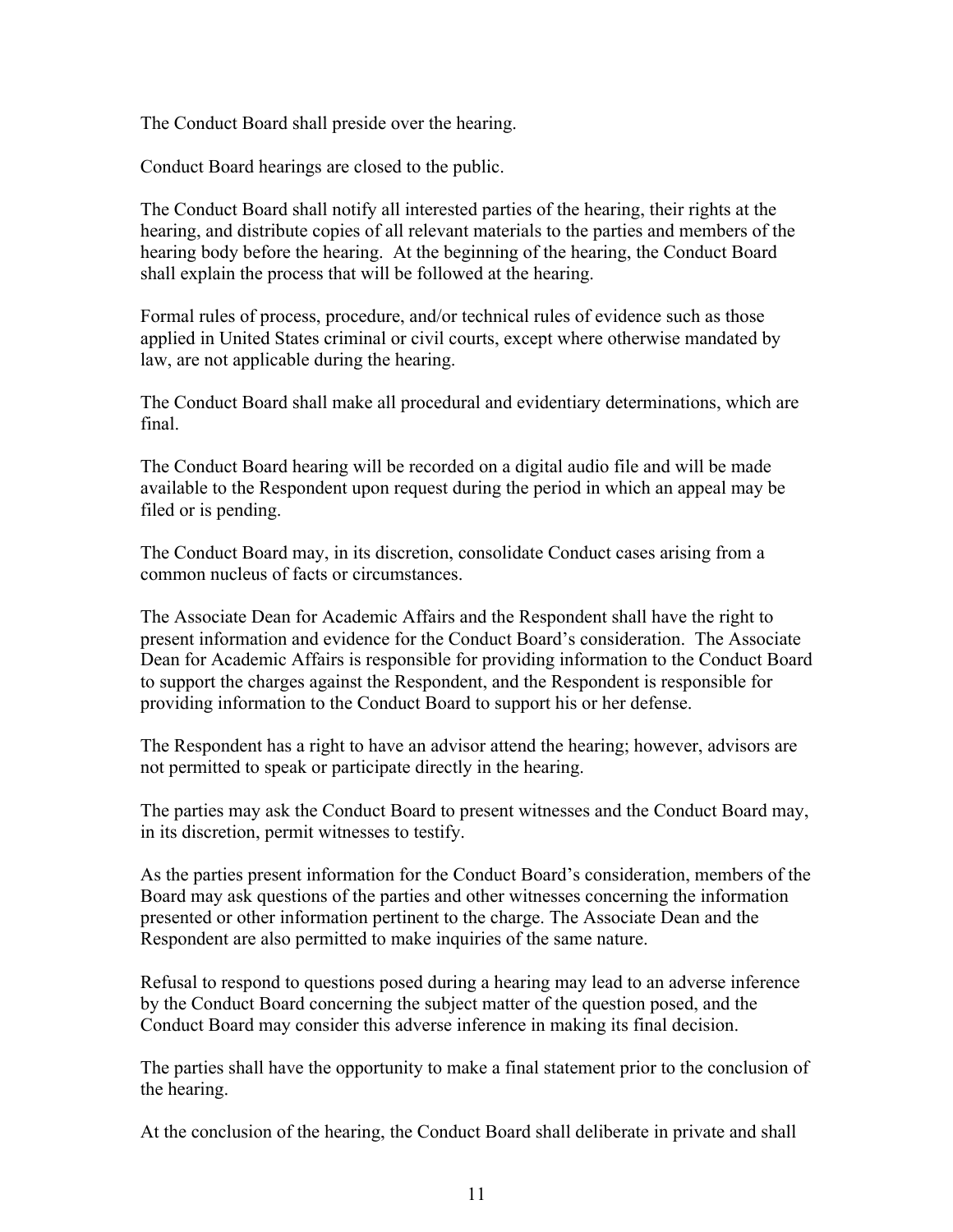determine by a simple majority vote whether, by clear and convincing evidence, the Respondent violated the Conduct Code. In determining whether the Respondent is responsible for violations of the Conduct Code, the Conduct Board may consider information upon which law schools normally make academic, professional, and business judgments, including but not limited to pertinent records, exhibits, and oral and written statements.

The Conduct Board may utilize a Respondent's criminal conviction by any trial court of competent jurisdiction as a final, factual determination that the Respondent violated the Conduct Code.

If the Respondent is found responsible for misconduct, the Conduct Board shall determine by simple majority the appropriate sanction(s).

Once it reaches a determination, the Conduct Board shall promptly notify the Associate Dean for Academic Affairs and the Respondent of the outcome.

# 7. **Failure to Appear**

If the Respondent fails to attend his or her scheduled Conduct Board hearing, the hearing may be held in the party's absence. In its discretion, the Conduct Board may choose to reschedule the hearing.

# 8. **Appeal**

The Faculty Hearing Panel Review Committee, which is appointed annually by the Dean of the Law School and hears appeals that result from determinations made by the Honor Council, shall also have jurisdiction over all appeals from Student Conduct Board hearings.

The Respondent may appeal the outcome of a Conduct Board determination. The Respondent must submit a written (email is sufficient) notice of appeal to the Conduct Board and Associate Dean for Academic Affairs within ten (10) business days of the Conduct Board's determination, unless a longer period of time is specified in writing by the Conduct Board.

Upon receiving a notice of appeal, the Conduct Board shall deliver all case materials, including all written statements, the written request for appellate consideration, the case file, and the audio recording of the hearing to the Faculty Hearing Panel Review Committee.

This appeal is on the record and is not a de novo proceeding. The Associate Dean for Academic Affairs and the Respondent may present written and oral arguments to the Faculty Hearing Panel Review Committee. The Faculty Hearing Panel Review Committee (by simple majority) shall promptly decide the matter and render a written decision affirming, modifying, or reversing the Conduct Board's actions. The Faculty Hearing Panel Review Committee's determination should be based on the following: